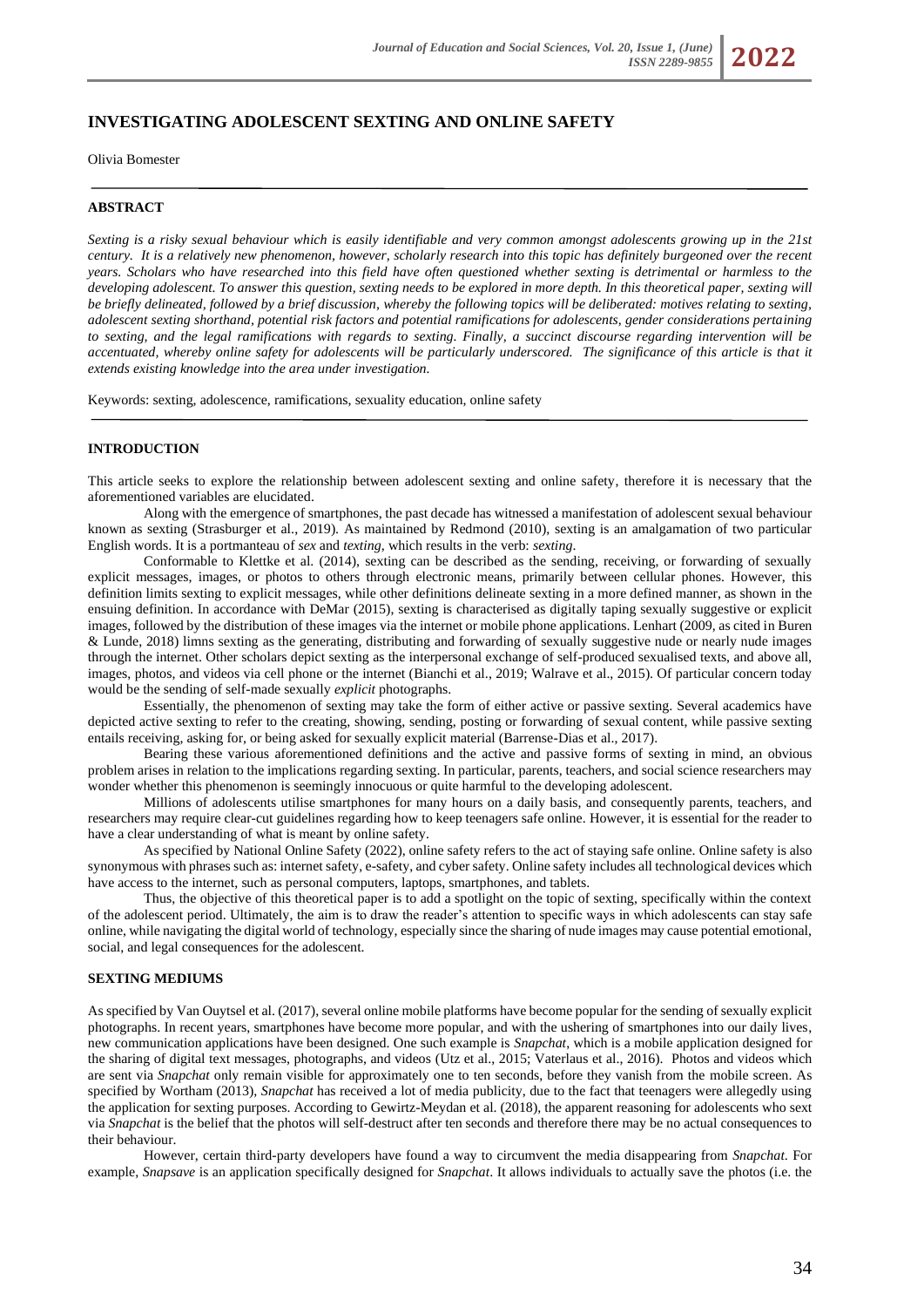

'snaps') without notifying the sender. Therefore, *Snapsave* sexts can be 'grabbed' by third-party applications (Strasburger et al., 2019). One of the other features about *Snapsave* is that users are able to see other people's snaps as many times as possible. Currently, a paucity of research seems to exist in relation to the extent to which smartphone apps are used to engage in sexting, as per Van Ouytsel et al. (2017). The latter led Van Ouytsel et al. (2017) to conduct a study several years ago on adolescent sexting, specifically pertaining to their perceptions of applications, motives, and consequences of sexting. This qualitative study was conducted in Flanders, Belgium, with 57 adolescents between the ages of 15 and 18 years old. Eleven focus group discussions were held. In terms of the mediums used for sexting, 100% of the focus group members mentioned the use of *Snapchat*; 45% mentioned the use of *WhatsApp*; and 27% mentioned the use of *Facebook Messenger.* Since there is a relative sparsity of research regarding this topic, it is clear that contemporary scholars should conduct more studies in relation to the extent to which smartphone apps are used to engage in adolescent sexting.

#### **MOTIVES RELATING TO SEXTING**

During the adolescent period, adolescents start to develop sexually, and hence their developing sexuality steers them into a direction of experimenting, usually in the form of dating or establishing romantic relationships. Gewirtz-Meydan (2018) are of the view that engaging in sexting during the adolescent period may be considered to be developmentally normative, and may carry minimal risks on long-term consequences in later life. In pursuance with Smahel and Subrahmanyam (as cited in Walrave et al., 2018), electronic forms of intimate communication could possibly provide avenues for teenagers to achieve developmental tasks relating to their evolving sexual identities. Conformable to Schloms-Madlener (2013), researchers dissent on the potential ramifications of adolescent sexting with regard to whether the phenomenon may be innocuous or harmful for the adolescent. Either sexting is viewed as dangerous or exploitative, or it is considered safe and developmentally helpful.

In the opinion of Yeung et al. (2014), sexting is considered to be ubiquitous among youth in many Western liberal democracies. In her article entitled *SA teen sexting warning* Comins notes that South African adolescents have also joined their international counterparts in the sexting phenomenon. Zongile Nhlapo has written an article entitled *Sexting – the shocking pandemic among South African teens* (HuffPost SA, 2017). Much of Nhalapo's non-academic-based research was based on the views of Emma Sadlier, leading social media expert in South Africa. In a Facebook Live Chat on social media laws, Emma shared with the HuffPost SA (2017), that it has become a societal norm for South African teenagers to engage in sexting. One needs to pause for a moment, and ask the question: What fuels sexting behaviour amongst adolescents?

Some authors are of the view that sharing self-made sexually explicit photographs via mobile/internet applications may assist in helping teenagers explore their sexuality and their sexual identities (Smahel & Subrahmanyam, 2014; Walrave et al., 2015). Previous research studies have indicated that adolescents would commonly engage in sexting within romantic relationships, specifically for the purposes of flirting with a partner or a person of interest (Albury & Crawford, 2012; Lippman & Campbell, 2014; Strassberg et al., 2014; Ringrose et al., 2013; Yeung et al., 2014).

Some of the motives mentioned amongst the focus groups in the Van Ouytsel et al.'s (2017) study as to why adolescents sext were as follows: as a sign of love and proof of love; romantic partner requesting it; to attract attention; to flirt; as a surprise/gift to the partner; fear of losing the partner; sexual desire; as a 'glue' to keep a long-distance relationship alive; and finally to test the girl's character. Interestingly, as attested to by Lippman and Campbell (2014) and Yeung et al. (2014), adolescent males tend to collect sexting pictures of girls; these are viewed as their *trophies* to either show off to others, or as proof of their resultant success with girls.

Judith Davidson has written extensively on the topic of adolescent sexting in her book *Sexting: Gender and Teens*. Demar (2015) has reviewed this book, and points out three particular reasons as to why girls sext. On the authority of Judith Davidson's qualitative study with teenagers, three particular motivations exist for girls who engage in sexting: (1) in order to pursue and maintain a romantic relationship with a boy, girls engage in sexting behaviours; sexting is therefore seen as *essential* for girls that they may maintain a boy's attention; (2) another motivation for sexting is to vie for friends, attention from peers, social status, and lastly power at school. Especially regarding this point, girls may use sexting for the purposes of blackmail, revenge, or exhibiting popularity; (3) A final reason as to why girls sext is to assert control in a relationship, therefore sexting allows girls the agency to either initiate or avoid sexual intercourse.

Walrave et al. (2018) have noted that sexting could serve as a possible alternative for religious youth who are meant to refrain from sexual intimacy prior to marriage. Added to the latter point, some scholars point out that some adolescents may view sexting as safer than actually engaging in real life sexual activities, as it may safeguard against falling pregnant or contracting an STI (Renfrow & Rollo, 2014).

Whether one's motivation for engaging in sexting as an adolescent is for sexual purposes or body image reinforcement (Bianchi et al., 2019), a concerning motivation related to adolescents using sexting for instrumental / aggravated reasons (i.e. using sexting as an instrumental behaviour to perpetrate interpersonal violence accordant with Yepez-Tito et al. (2020).

#### **SEXTING SHORTHAND**

In this section, sexting shorthand used by adolescents will be elaborated on; this shorthand may either be textual or visual, as will be explained. From the perspective of Takeda (2011), much of the sexting done by adolescents is done through the use of code words, acronyms, and decoy words.

As per Takeda (2011), the following examples are some commonly used sexting shorthand.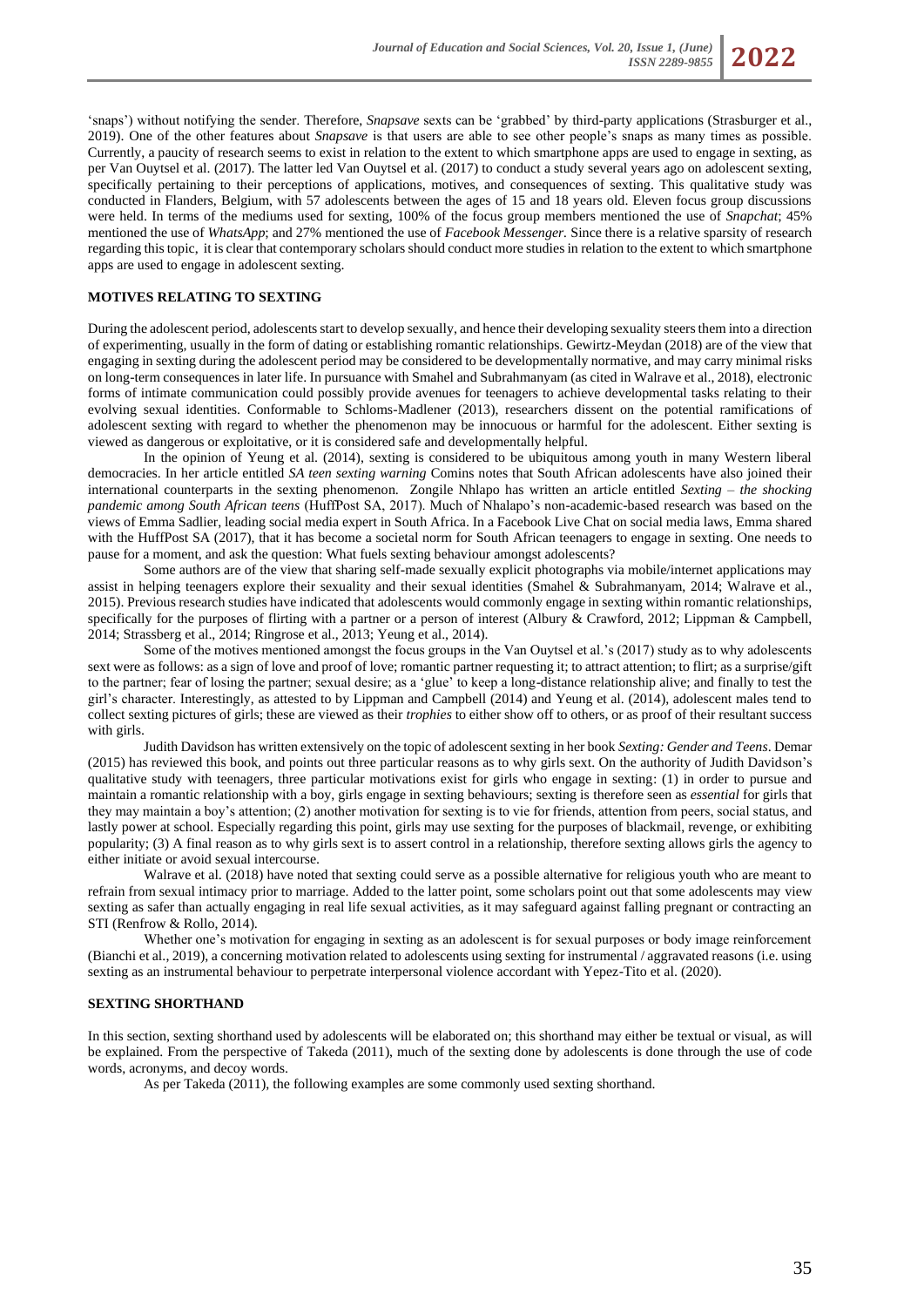| Table 1.<br>Typical adolescent sexting ciphers |                            |  |
|------------------------------------------------|----------------------------|--|
|                                                |                            |  |
| 53X                                            | <b>Sex</b>                 |  |
| 8                                              | Oral sex                   |  |
| CD <sub>9</sub>                                | Code 9; Parents are around |  |
| P911                                           | Parent alert               |  |
| <b>PIR</b>                                     | Parent in room             |  |
| 9                                              | Parent watching            |  |
| 99                                             | Parent gone                |  |
| CU46                                           | See you for sex            |  |
| <b>GNOC</b>                                    | Get naked on camera        |  |
| <b>GYPO</b>                                    | Get your pants off         |  |
| <b>IMEZYRU</b>                                 | I'm easy; are you?         |  |
| <b>IWSN</b>                                    | I want sex now             |  |
| LHU                                            | Let's hook up              |  |
| TDTM                                           | Talk dirty to me           |  |
| <b>RUH</b>                                     | Are you horny?             |  |
| RU/18                                          | Are you over 18?           |  |
| LH <sub>6</sub>                                | Let's have sex             |  |
| WTTP                                           | Want to trade pictures?    |  |

*Note.* Sexting acronyms every parent needs to know (Takeda, 2011) – Source

In pursuance with Thompson (2018), computer-mediated communication (CMC) has become quite prevalent in modern society. Instant-messaging platforms such as WhatsApp, and social networks such as Facebook, Instagram, Snapchat, and Twitter are currently the most popular applications for communication (Yepez-Tito et al., 2020).

As can be seen in the table, today's adolescents have found unique encrypted ways of communicating messages to each other. As claimed by Plumb (2013), it is considerably challenging to interpret CMC, as opposed to face-to-face communication. CMC generally can be complex to interpret at times, due to body language, facial expression, and vocal intonation missing from the communication (Thompson, 2018). As a result, emoticons and emojis have been devised to compensate for the lack of nonverbal communication (Chatzichchristos et al., 2020).

Interestingly, *emoji sexting* is another new area of research which scholars are only beginning to understand. Research into the field of sexual emoji usage is still in its infancy Thompson (2018). Before discussing this subsection pertaining to sexting, it is essential to understand the particular lexicon, which will be explained shortly. *Emoticons* and *emojis* are terms which are sometimes contemporaneously used interchangeably. However, a clear distinction exists between the two.

The word *emoticon* is a hybrid neologism, which has been derived from the words: *emotion* and *icon* (Huffaker & Calvert, 2005, as cited in Thompson, 2018). From the perspective of the Merriam-Webster Online Dictionary (2022), an *emoticon* refers to a group of keyboard characters which archetypally are representative of certain facial expressions or attitudes. The emoticon was developed in 1982 in an endeavour to enhance the emotional demeanour of CMC. Accordant with the Merriam-Webster Online Dictionary (2022), an *emoji* refers to a variety of small images, symbols, or icons used especially with electronic communication, such as text messages, email, and social media, with the purpose of expressing emotional attitudes, conveying information succinctly, or communicating messages playfully. Essentially, emoji offer individuals a broad range of possibilities to express oneself visually (Walrave et al., 2018). Sexual emoji refers to icons/images/symbols that are generally accepted as having sexual connotations (Thompson, 2018). Put another way, certain icons connote visual sexual metaphors (Woodward et al., 2017). Many adolescents are well acquainted with the 'basics' of emoji sexting ciphers, but for the purposes of clarity, these emojis will be explained as follows:



*Note.* A beginners guide to sexting with emoji (Bond, 2016) – Source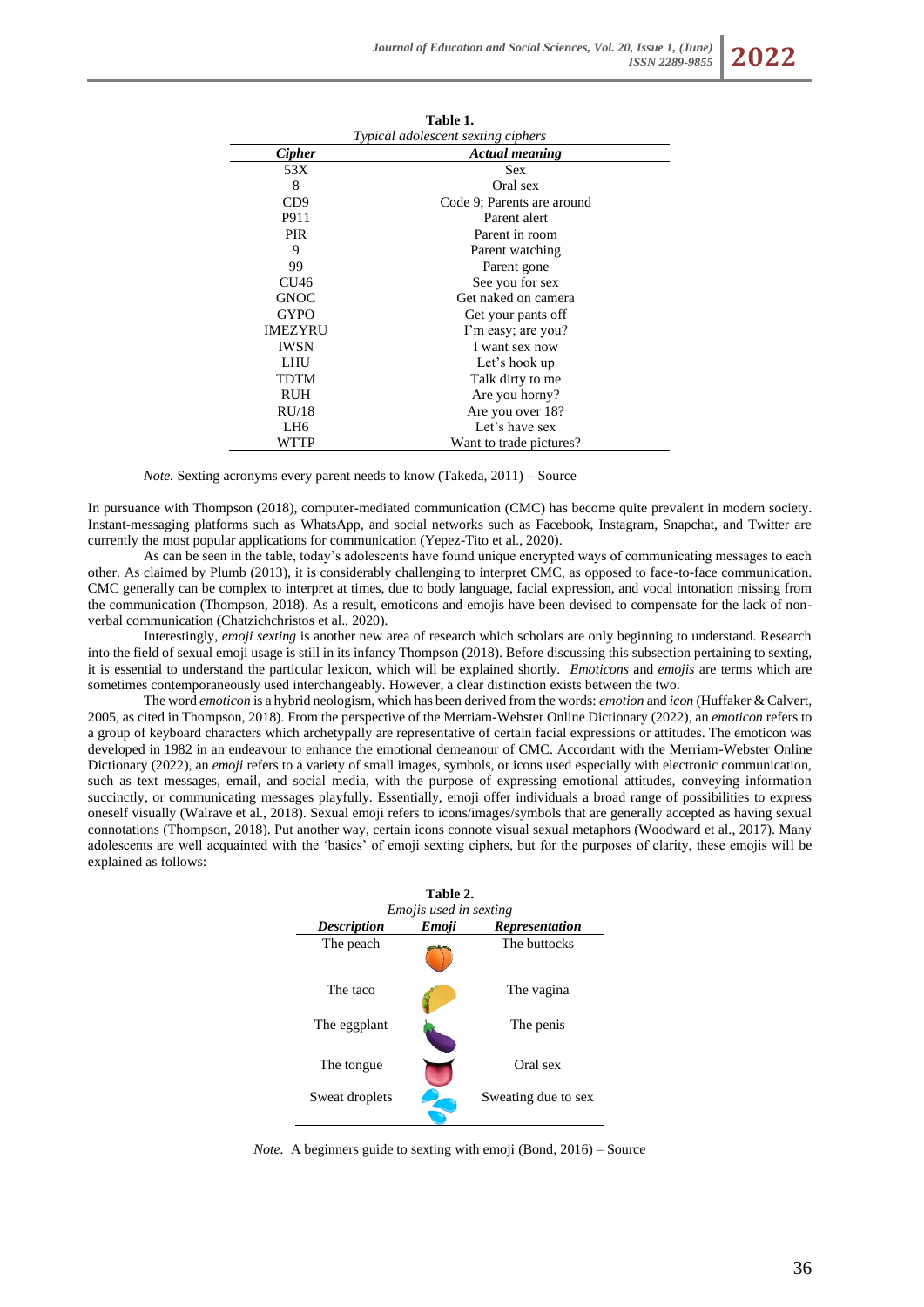

Once adolescents have become accustomed to the essential emojis used in sexting, they then may use the icons to create narratives regarding what they want pertaining to sex. Thus, as can be seen from the table, emoji can therefore be manipulated to communicate sexual language using these icons as visual metaphors.

| Table 3.                            |                                                                                                      |  |
|-------------------------------------|------------------------------------------------------------------------------------------------------|--|
| Some common sexual emoji narratives |                                                                                                      |  |
| <i><b>Emoji</b></i> configuration   | <b>Narrative</b>                                                                                     |  |
|                                     | Booty smack                                                                                          |  |
|                                     | Penetration                                                                                          |  |
|                                     | Booty call                                                                                           |  |
|                                     | I'd like to put my hands on your breasts                                                             |  |
|                                     | I'd like to be Eifel Towered by you and a friend                                                     |  |
|                                     | I would like you to chain me up for a *BDSM experience<br>(*Bondage / Discipline /Sadism /Masochism) |  |

*Note.* A beginners guide to sexting with emoji (Bond, 2016) – Source

The researcher has judiciously selected only several sexual emoji narratives, as illustrated in the above table. Her personal reaction to some of the other narratives was shock. Some narratives bordered on being quite salacious/obscene in nature, in her personal view as a parent and as a researcher. A parent or a teacher, for example, may be completely incognisant of some of the stories which can be creatively produced with the use of sexual emojis. By way of illustration, a parent may be stunned to know the real meaning behind the fifth configuration in the above-mentioned table. Here, a girl is essentially asking to be Eifel Towered by two boys. This refers to her being in a *doggy-style* sexual position. While on all-fours, she performs fellatio on the one boy, while the other boy penetrates her; all the while, the two boys are holding hands above her, in an Eifel Tower formation.

Based on the sexting ciphers and emojis illustrated in the aforementioned tables, there is a serious need for adolescents to be guided pertaining to safe online etiquette, especially as online apps play such a pivotal role in shaping adolescent's sexuality these days. There is no doubt that sexting does provide a novel way of sexual expression amongst adolescents, but one needs to consider the potential risks and consequences accompanying sexting.

### **POTENTIAL RISK FACTORS AND RAMIFICATIONS**

Even though sexting is considered to be a relatively new phenomenon, certain researchers have delved into this field of study to better understand possible risk factors and consequences associated with sexting. As believed by Albert and Steinberg (2011), adolescents are less likely to think about the long-term effects of online sexual disclosures, because the short-term rewards are considered to be more enticing. In this research study, it was discovered that there are psychosocial, educational, and legal concerns associated with sexting. However, some researchers do not believe that these concerns are really noteworthy. For example, Chalfen (2009) believes that sexting actually provides adolescents with an innocuous *high* (similar to a drug addict's high), which does not result in the typical possible physical consequences of risky sexual behaviour (such as pregnancy, or HIV/STI transmission). When it comes to adolescent sexting, the risks and consequences associated with sexting are not necessarily limited to physical consequences to what may occur to one's body, but are more relational or emotional in nature.

As attested to by a number of authors, numerous psychosocial consequences resulting from sexting may exist, to be precise, for example embarrassment, shame, friendship marginalisation, sexual solicitation, increased risk of online sexual victimisation, school suspension, school transfer, depression, anxiety, or even suicide (Brown & L'Engle, 2009; Chalfen, 2009; O'Keeffe & Clark-Pearsen, 2011).

Accordant with the respondents in the focus groups in the Van Ouytsel et al.'s (2017) study, the following responses were elicited as perceived consequences of sexting behaviour: forwarding the photograph or publishing it on a social networking site; showing the photograph to others; exposing the photograph as revenge after a break up; and blackmailing the sender of the photograph. One of the major obstacles associated with sexting is the power that the receiver of the sext has, in that he or she may freely distribute the image or text to others, thereby intensifying the probability of social shaming, cyberbullying, and revenge pornography (Wilkinson et al., 2016; as cited in Buren & Lunde, 2018; Walrave et al., 2018).

As reported by Gewirtz-Meydan et al. (2018), research studies have found that sexting is correlated with having vaginal sex (Rice et al., 2012; Temple et al., 2014), anal and oral sex (Ybarra & Mitchelle, 2014), and having unprotected sex (Rice et al., 2012). Other authors have also pointed out that sexting has been linked to emotional problems, including but not limited to depression, (Yeung et al., 2014), and alcohol usage (Ybarra & Mitchell, 2014). Broad consensus exists with regard to the correlations between sexting and other variables. For example, conformable to Temple et al. (2014), AOD usage could possibly impede adolescents' decision-making abilities, thereby possibly resulting in engaging in risky sexual behaviours. In the Ševčíková (2016) study which drew data from 17 016 11-16 years old adolescents in the EU Kids Online II project, it was found that teenage sexting was linked to emotional problems and alcohol usage.

Academic opinion suggests that adolescents may seem naïve regarding the fact that their online interactions create digital footprints (O'Keeffe & Clark-Pearson, 2011; Walker et al., 2011). Thus, adolescents' sexting history may produce inadvertent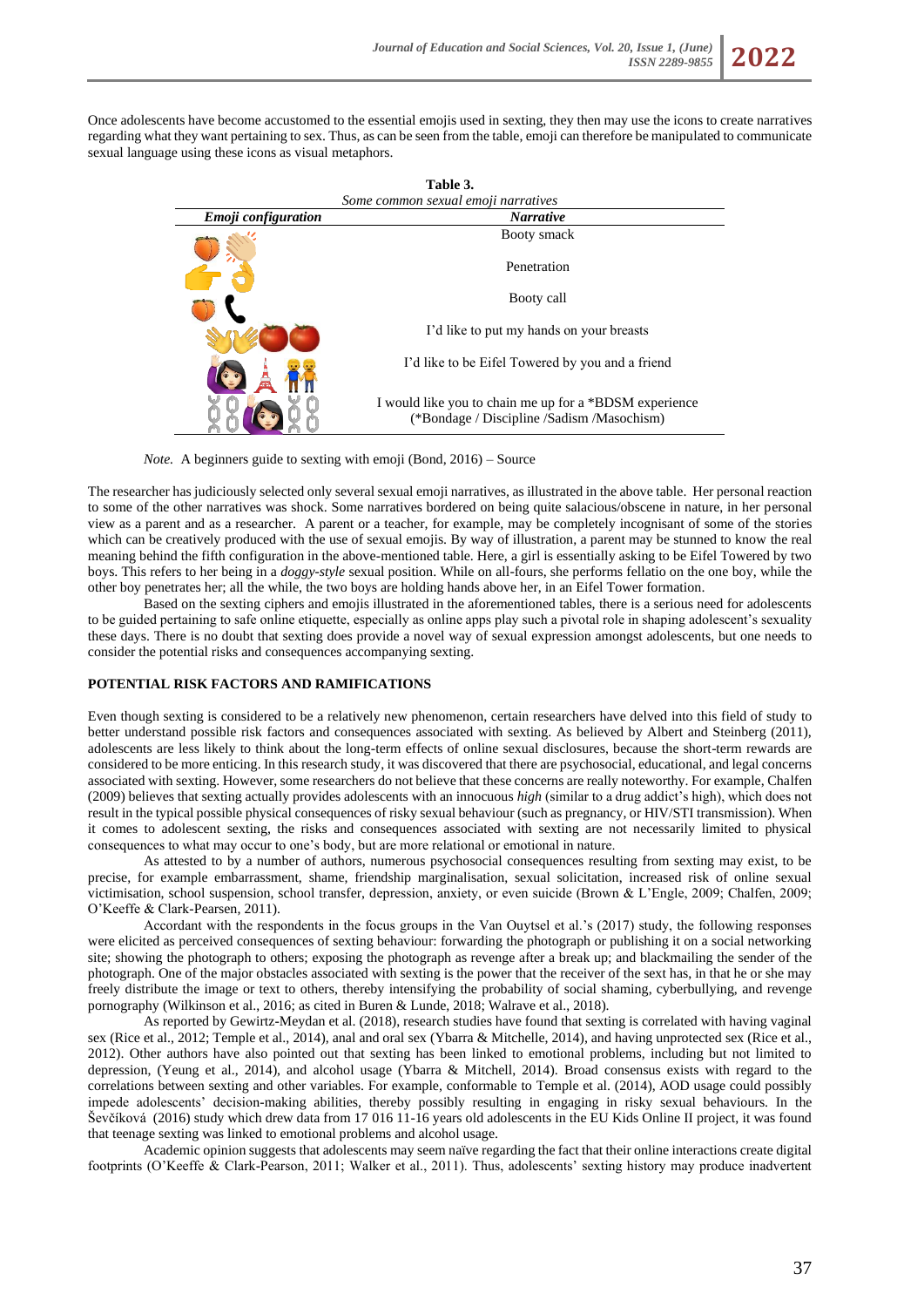implications within an educational context. For example, study/career opportunities may be jeopardised. Another example would be that these individuals may not be able to be employed at tertiary educational institutions, due to their former sexting history.

In an extant study conducted by Gewirtz-Meydan et al. (2018), researchers were determined to unpack the current and future impact of sexting on adolescents. They conducted research in August 2010 and January 2011 on a nationally representative sample of 1560 internet users between the ages of 10 and 17. Some of the results from this study are as follows: 86% of youth noted that sexting under the age of 18 is regarded to be a crime; 71% of these youth noted that sexting would most likely cause them to experience ramifications at school; 59% of these youth observed that they may get into trouble with the police. It was interesting to note that an attitudinal difference existed amongst youth who engaged in sexting as opposed to those who did not. Those who did, generally held beliefs that sexting would negatively impact their chances of getting a job; and cause emotional damage to friendship, romantic relationships, and family relationships.

As per Walker et al. (2011), sexting also plays a role in objectifying females; the aforesaid authors mention that sexually charged images are typically of women, and are usually forwarded by males. However, as claimed by Brown and L'Engle (2009), girls can also become part of their own objectification when they self-generate sexualised pictures. Consequently, they learn to treat themselves as objects of desire to be valued solely for their appearance. In pursuance with Walrave et al. (2018), girls in particular are oftentimes seen as the victims of sexualisation with popular media content. In light of this, Spooner and Vaughn (2016) claim that a great deal of effort needs to be made to convince girls (i.e. potential sexters) not to engage in sexting because this may lead to two possible problems: (1) girls therefore being the authors of sexualised content; and (2) sexting could eventually be used against them.

Sexting under the age of 18 years old is considered to be illegal, however it is still a phenomenon which occurs with younger teens, even though it may not necessarily be as prevalent as with older teens (Buren & Lunde, 2018).

Another worrying consequence is that compromising sexual photos/videos of children under the age of 18 years old may also be accessible to paedophiles (Badenhorst, 2011). As attested to by the aforementioned scholar, an unintended consequence of sexting is that it may be viewed as pornography. Sending sexts may therefore result in children being criminally prosecuted for behaviour that they may not necessarily deem wrong or illegal (Badenhorst, 2011).

It can be argued that more emphasis needs to be applied with regard to adolescents' online etiquette, especially pertaining to sexting. Instead of propagating the silence in relation to sexting, stakeholders should be educating adolescents regarding the risks and consequences associated with sexting (Schmitz & Siry, 2011). While the phenomenon of sexting may appear to be innocuous, many contemporary studies have reported that adolescents may suffer from various types of online abuse, control, or harassment in interpersonal relationships, which take the form of cyberbullying, cyberstalking, grooming, and cyber dating abuse – all of which may have both legal and health implications (Gomez et al., 2017; Morelli et al., 2018).

### **GENDER CONSIDERATIONS PERTAINING TO SEXTING**

Studies which focus on the gender differences pertaining to sexting have found that males in general have more favourable attitudes towards sexting (Lim et al., 2016; Rodriguez-Castro et al., 2018). However, another study revealed that those who usually display favourable attitudes towards sexting usually have less knowledge concerning sexual health, tend to use condoms inconsistently with casual partners, and tend to use alcohol excessively on a weekly basis (Lim et al., 2016).

Regardless of the motives behind sexting, an important point to note is that of the sexual double standard which plays out especially during the adolescent period. In general, it was found that boys who sext usually receive increased social status and gain popularity, while girls are prone to negative name-calling and damage to their reputations (Ringrose et al., 2013). This is in line with what other scholars have found in their research. As claimed by Lippman and Campbell (2014), and Walker et al., (2013), adolescent girls customarily tend to receive more criticism than their counterparts, should they refuse to sext. On the other hand, boys seem to be regarded in a more positive light if they engage in sexting behaviours.

In a mix-methods research study conducted by Bomester (2021), the researcher performed face-to-face interviews with eleven South African adolescents from two local secondary schools in the Western Cape Province of South Africa. Two common threads which emerged from the data were the sending of photos of male genitalia (i.e. dick pics), and adolescent boys exploiting girls through the transmission of nude images.

Dick pics (DPs) would fall under the categorisation of self-made sexually explicit photographs (Klettke et al., 2014). As mentioned by Waling and Pym (2019), the dick pic has become a growing cultural phenomenon in the digital realm. Stated differently, DPs are self-taken pictures of penises sent by males via electronic devices (Mandau, 2020). The aforementioned author conducted a study exploring the receiving and sending of unsolicited DPs. From his data collected from seven focus group interviews, it was found that girls experience unbidden dick pics as invasive. The aforesaid author explains that girls view the sending of DPs as misguided attempts at flirting, while boys regard this as a way of showing off, complimenting, hooking up with, or getting nude pictures in return from girls (Mandau, 2020). It is interesting to note how quickly an online conversation via WhatsApp can accelerate from a casual discourse for the boy to him sending a DP to the girl, as was shared by several participants in the Bomester (2021) study. Perhaps the teenage boy in this case was showing off, or wanting to hook up with the girl. Alternatively, he may have wanted her to reciprocate his gesture, by sending a nude to him. Perhaps his motive could be to titillate the recipient (Walrave et al., 2015).

Scholars are not in agreement regarding whether this type of sexting may be innocuous or harmful for the adolescent (Schloms-Madlener, 2013). The researcher believes that one should not be too overly critical of young boys who engage in this form of sexting. Congruous to some authors, the sharing of self-made sexually explicit photographs via mobile/internet applications may assist in helping teenagers explore their sexuality and their sexual identities (Smahel & Subrahmanyam, 2014; Walrave et al., 2015). However, it must be added that while this behaviour may possibly be considered as normative, it does not mean that this phenomenon does not have consequences.

The spontaneous sending of DPs is without a doubt a form of sexual harassment and violence against women claims Waling et al. (2019). Regardless of whether or not the reader concurs with the latter view, what is evident is that DPs do not tend to go viral as the nudes of females. Several participants in the Bomester (2021) study expressed opinions regarding boys who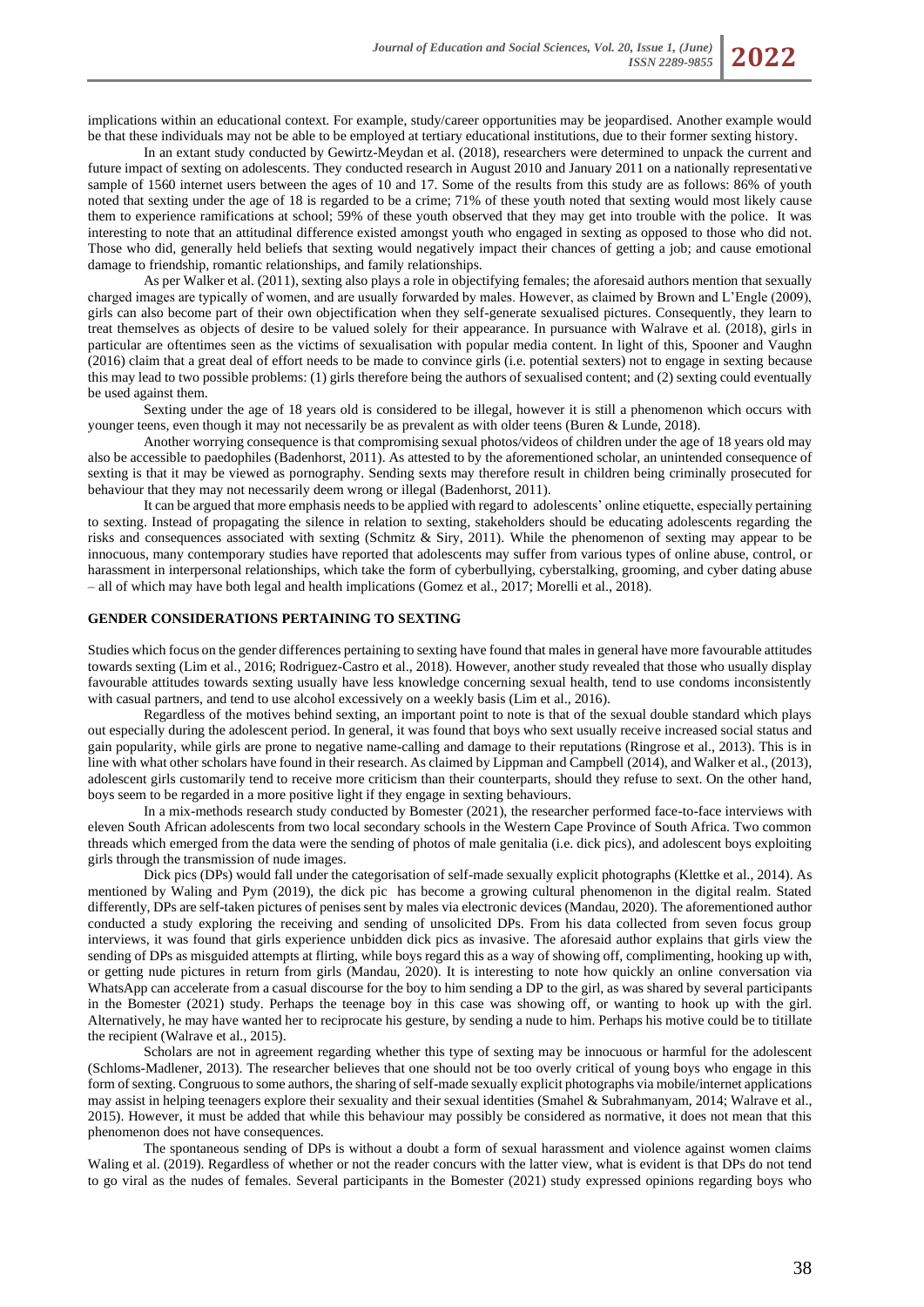

exploit girls through the transmission of their nudes. This view was echoed in studies by Lippman and Campbell (2014) and Yeung et al. (2014), who believe that adolescent boys collect nudes of girls and consequently view the nudes as their trophies to possibly show off to others. It is true that sexting does not result in physical ramifications such as pregnancy or HIV/STI transmission (Chalfen 2009) yet the emotional repercussions are quite real. In pursuance with Bomester (2021), one participant explained how a nude image of an adolescent female was uploaded onto Instagram, and that she felt embarrassed upon making this discovery. A number of scholars discussed the emotional consequences as a result of sexting, embarrassment being one of them (Brown & L'Engle, 2009; Chalfen, 2009; O'Keeffee & Clark-Pearsen, 2011). One of the major obstacles associated with sexting is the power that the receiver of the sext has, in that he or she may freely distribute the image or text to others, thereby intensifying the probability of social shaming, cyberbullying, and revenge pornography (Wilkinson et al., 2016; as cited in Buren & Lunde, 2018; Walrave et al., 2018). It is the researcher's view that adolescent males may exploit the nudes of girls, thereby placing them in very disempowering positions, hence, unfortunately it is oftentimes adolescent females who bear the brunt of social shaming online. On the one hand, nudes may play a role in objectifying females (Walker et al., 2011). On the other hand, girls can also become part of their own objectification when they self-generate sexualised pictures (Brown & L'Engle; 2009). Consequently, they learn to treat themselves as objects of desire to be valued solely for their appearance. In pursuance with Walrave et al. (2018), girls in particular are oftentimes seen as the victims of sexualisation with popular media content. In light of this, Spooner and Vaughn (2016) claim that much effort needs to be made to convince girls (i.e. potential sexters) not to engage in sexting because this may lead to two possible problems: (1) girls therefore being the authors of sexualised content; and (2) sexting could eventually be used against them.

### **LEGAL RAMIFICATIONS ASSOCIATED WITH SEXTING**

Badenhorst (2011), author of an article entitled *Legal responses to cyberbullying and sexting in South Africa*, states that the relatively new phenomenon of sexting has emerged over recent years, and because it is so unfamiliar to parents, many are unsure of how to prevent and deal with this behaviour. In addition, as specified by Albury and Crawford (2012), very few teenagers seem to be cognisant of the legal repercussions associated with sexting. Internationally, sexting – which includes the non-consensual dissemination of sexual images – carries the risk of prosecution in many countries (Strasburger et al., 2019). Within the South African context, there appears to be general ignorance pertaining to anti-child pornography laws in South Africa. Sexting explicit sexual images of adolescents under the age of 18 years old is considered to be child pornography, therefore creating and/or distributing of sexting images is considered to be a criminal offence. Parenthetically, a child is described as a person under the age of 18 years old (Sauter, 2015). Section 19 of the Criminal Law regarding Sexual Offences and Related Matters Amendment Act of 2007 provides guidelines regarding actions which may be taken regarding adolescent sexting. Existing criminal law responses to this phenomenon in South Africa include: (a) crimen injuria; (b) assault; (c) criminal defamation; and (d) extortion. Arguably, these forms of criminal law prosecutions may be devastating and costly to both adolescents and their families (Strasburger et al., 2019). Certain researchers are of the view that formal laws within the criminal justice system should not be seen as a solution for adolescent sexting incidents, as teenagers typically tend not to be discouraged by rules.

Badenhorst (2011) does caution that these legal ramifications may be inappropriate for children under the age of 18 years old though. Rather, she points out that a minor involved in sexting be legally dealt with, with reference to the Child Justice Act (CJA).

### **ONLINE SAFETY GUIDELINES**

As attested by Michaud and Free (2017), today's adolescents are growing up with access to digital tools, and they frequently make use of information and communication technologies Accordant with Cohn (2009), the electronic world has transformed the way 21<sup>st</sup> century adolescents are growing up, as well as changing the skills which caregivers need to help teenagers circumnavigate this world. While technology may be advantageous in a myriad of ways, it can have important risks if misused or overused (Yepez-Tito et al., 2020). How then do adults, be they parents or educators, intervene when it comes to sexting?

In terms of intervention within a school context, Chalfen (2009) states that educators should be empowered to deal effectively with sexting, and care should be taken not to cause secondary trauma to the individuals involved. Conformable to Hinduja and Patchin (2008), it is vital for all schools (especially secondary schools) to have well-defined anti-sexting policies. The researcher concurs with Hinduja and Patchin (2008) who argue that school sexting education strategies are imperative. These strategies could encompass assemblies (for information-dissemination); staff development for educators and online resources to be shared with parents via the schools' electronic communicating apps.

Online safety also needs to be incorporated into effective sexuality programmes for adolescents within the school context. Adolescents do need to be taught about the potential risk factors and ramifications appertaining to sexting, especially the exchange of nude photographs and videos. It would be advisable to provide adolescents with adequate knowledge regarding the health and legal ramifications associated with sexting.

Scholms-Madlener (2013) believes that parents and educators should undoubtedly keep abreast with social media, and become more involved in the monitoring of their children's use of social media. Parents, in particular, should be playing a more active role in ensuring that their adolescent children are practically skilled in relation to staying safe online.

Sadlier (2019), a leading social media expert in South Africa (as previously mentioned) and the founder of *The Digital Law Company* endorses ten simple general guidelines which should be followed as teenagers voyage through the online world:

- 1. *Remember the billboard test* if an adolescent is not comfortable putting the prospective message on a billboard with one's face and biographical details, then it is not a good idea to put the message online.
- *Manage one's digital CV* it is crucial that adolescents are aware of the fact that potential universities or employers may Google their names, and they reserve the right *not* to hire or accept an application based on adolescents' digital footprints. Therefore, teenagers need to be cognisant of the reputations which they are building online.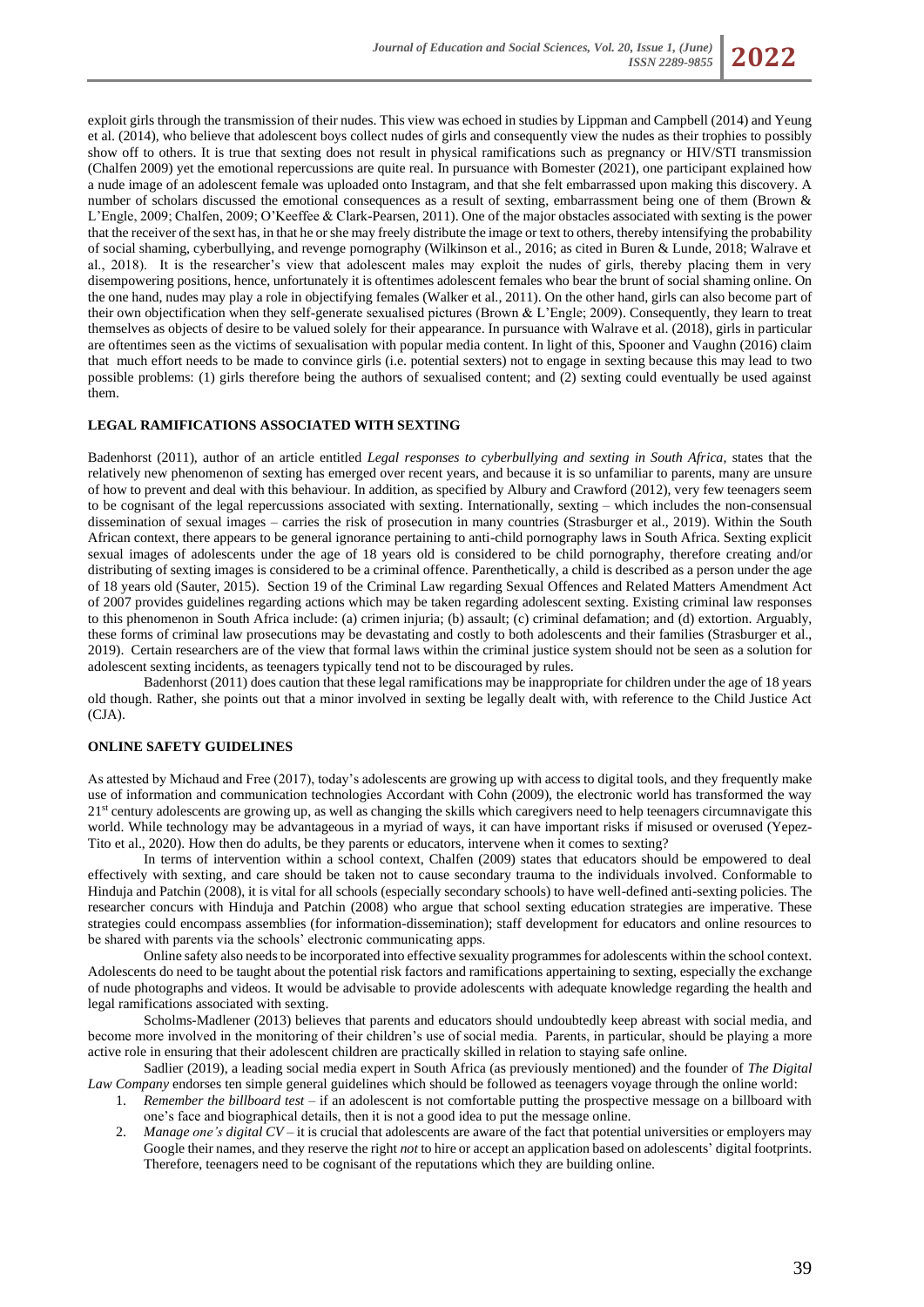- 3. *Use privacy settings* parents and educators also need to teach the youth about the importance of privacy settings, as having open accounts can be accessible for anyone online. This could be potentially quite precarious.
- 4. *Keep passwords safe* adolescents need to be guided to create exceptionally strong passwords for their devices; these passwords need to be shared by legal guardians or parents though.
- 5. *Be aware of stranger danger* oftentimes, people are not who they claim to be online. In reality, these individuals may have a hidden agenda for wanting to be in contact with young people. Thus, teenagers are cautioned to not message, telephone, or 'add' anyone that they (and their legal guardians/parents) have not personally met in reality.
- 6. *Do not share personal information online* any form of demographic information sharing should be strongly discouraged, as adolescents may not only place their own lives in danger, but also their family's lives.
- 7. *Disable location services* another helpful recommendation is for adolescents to turn off their location settings for all social media applications, as location sharing may place their lives and their family's lives at risk.
- 8. *Nudes are never a good idea* within the context of this theoretical paper, this guideline is particularly beneficial, in that adolescents should never send, take or ask for nude pictures. Remember that if they are the subjects of the nudes, their actions are considered to be criminal offences relating to child pornography.
- 9. *Do not open any suspicious links or attachments* it is prudent to remember this vital guideline in order to be safe online.
- 10. *Always alert a trusted adult* when one receives suspicious phone calls; or harassing, threatening, disturbing, offensive, illegal, or inappropriate content (Sadlier, 2019).

### **CONCLUSION**

Operating within the online space is something which many individuals, including adolescents, do subconsciously. Sexting, for example, may appear to be harmless fun to engage in during the adolescent period. However, teenagers need to be aware of the potential ramifications associated with this kind of online behaviour. In this theoretical paper, the topic of sexting was comprehensively discussed, followed by several practical recommendations for ensuring online safety for adolescents.

## **REFERENCES**

- Albert, D., & Steinberg L. *Peer influences on adolescent risk behavior*. In: Bardo, M.T., Fishbein, D.H., Milich, R., (Eds.) (2011). Inhibitory Control and Drug Abuse Prevention: From Research to Translation. New York: Springer.
- Albury, K., & Crawford, K. (2012). *Sexting, consent and young people's ethics: Beyond Megan's Story*. https://doi.org/10.1080/10304312.2012.665840.
- Badenhorst, C. (2011). *Legal responses to cyberbullying and sexting in South Africa.*
- Barrense-Dias, Y., Berchtold, A., Suris, J. C., & Akre, C. (2017). Sexting and the definition issue. *Journal of Adolescent Health*, 61, 544–554. doi:10.1016/j.jadohealth.2017.05.009.
- Bianchi, D, Morelli, M, Baiocco, R, Cattelino, E, Laghi F, & Chirumbolo, A. (2019). Family functioning patterns predict teenage girls' sexting. *International Journal of Behavioral Development*. 2019;43(6):507-514. doi[:10.1177/0165025419873037.](https://doi.org/10.1177/0165025419873037)
- Brown, J. D., & L'Engle, K. L. (2009). X-rated: Sexual attitudes and behaviors associated with US early adolescents' exposure to sexually explicit media. Communication Research, 36(1), 129-151.
- Bond, A.(2016). *Sexting With Emoji: A Beginner's Guide to the Hottest Emoji Combinations*. https://www.dailydot.com/irl/sexting-emoji/.
- Bomester, O. (2021). Exploring intrinsic religiosity as a means to militate against risky sexual behaviour in adolescents from Christian faith-based schools. (Unpublished doctoral dissertation). University of the Western Cape, Bellville.
- Burén, J., & Lunde, C. (2018). Sexting among adolescents: A nuanced and gendered online challenge for young people. *Computers in Human Behavior*, *85*, 210–217. [https://doi.org/10.1016/j.chb.2018.02.003.](https://doi.org/10.1016/j.chb.2018.02.003)
- Chalfen, R. (2009). 'It's only a picture': Sexting, 'smutty' snapshots and felony charges. *Visual Studies, 24*, 258- 268. [https://doi.org/10.1080/14725860903309203.](https://doi.org/10.1080/14725860903309203)
- Chatzichristos C, Morante M, Andreadis N, Kofidis E, Kopsinis Y, Theodoridis S (2020) Emojis influence autobiographical memory retrieval from reading words: An fMRI-based study. PLoS ONE 15(7): e0234104. https://doi.org/10.1371/journal.pone.0234104.
- Cohn, D. (2009). Teens, sex and the Internet: A pilot study on the Internet and its impact on adolescent health and sexuality. Unpublished Master's thesis: Drexel University School for Public Health.
- Dake, Joseph A., James H. Price, Lauren Maziarz, & Britney Ward. (2012). Prevalence and Correlates of Sexting Behavior in Adolescents. *American Journal of Sexuality Education*, 7 (1): 1–15. doi:10. 1080/15546128.2012.650959.
- DeMar, J. (2015). Sexting: Gender and Teens. *Journal of Youth and Adolescence*, *44*(12), 2377–2380. https://doi.org/10.1007/s10964-015-0363-4.
- Gewirtz-Meydan, A., Mitchell, K. J., & Rothman, E. F. (2018). What do kids think about sexting? *Computers in Human Behavior*, *86*, 256–265[. https://doi.org/10.1016/j.chb.2018.04.007.](https://doi.org/10.1016/j.chb.2018.04.007)
- Gómez, P., Harris, S., Barreiro, C., Isorna, M., & Rial, A. (2017).Profiles of Internet use and parental involvement, and rates of online risks and problematic Internet use among Spanish adolescents. *Computers in Human Behaviour*, *75*, 826-833. https://doi.org/10.1016/j.chb.2017.06.027.
- Hinduja, S. & Patchin, J. W. (2008). Personal information of adolescents on the Internet: A quantitative content analysis of MySpace. Journal of Adolescence, 31, 125–146. doi: 10.1016/j.adolescence.2007.05.004.
- Huffaker, D. A., & Calvert, S. L. (2005). Gender, identity, and language use in teenage blogs. *Journal of Computer Mediated Communication*,*10*(2). https://doi.org/10.111/j.1083-6101.2005.tb00238.x.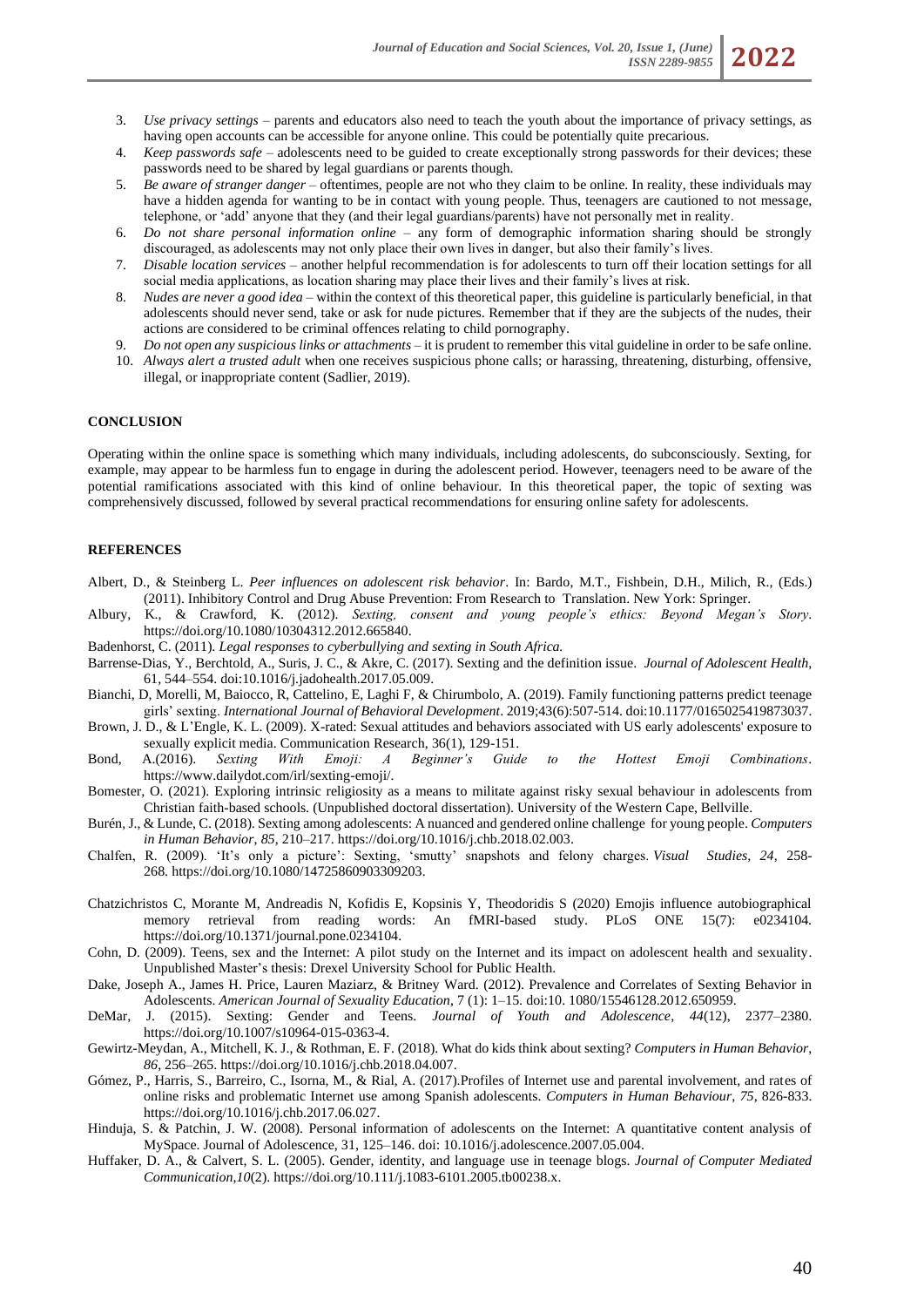HuffPost SA. (2017). *A Brief History Of "F\*\*kboy," The Internet's Favorite New Man-Bashing.*  https://www.huffpost.com/entry/f--kboy-definition-take-that-haters\_n\_7471142.

- Klettke, B., Hallford, D. J., & Mellor, D. (2014). Sexting prevalence and correlates: A systematic literature review. *Clinical Psychology Review*, 34, 44-53. doi: 10.1016/j.cpr.2013.10.007.
- Lenhart, A. (2009). Teens and sexting: How and why minor teens are sending sexually suggestive nude or nearly nude images via text messaging. Retrieved from Pew Research Center website: http://www.pewinternet.org/~/media//Files/Reports/ 2009/PIP\_Teens\_and\_Sexting.pdf (Accessed 25 September 2017).
- Lim, M. S. C., Vella, A. M., Horyniak, D. R., & Hellard, M. E. (2016). Exploring attitudes towards sexting of young people: A cross-sectional study. Sexual Health, 13, 530e535[. http://doi.org/10.1071/SH16029.](http://doi.org/10.1071/SH16029)
- Lippman, J. R., & Campbell, S. W. (2014). Damned If You Do, Damned If You Don't…If You're a Girl: Relational and Normative Contexts of Adolescent Sexting in the United States. *Journal of Children and Media*, *8*(4), 371–386 [https://doi.org/10.1080/17482798.2014.923009.](https://doi.org/10.1080/17482798.2014.923009)
- Merriam-Webster Online Dictionary. (2022). Emoji. In Merriam-Webster Online Dictionary.
- https://www.merriam-webster.com/dictionary/emoji.
- Merriam-Webster Online Dictionary. (2022). Emoticon. In Merriam-Webster Online Dictionary. https://www.merriamwebster.com/dictionary/emoticon.
- Michaud, P., & Free, C. (2017). Alice in Wonderland: Adolescents and Digital Technologies.
- Mandau, M. B. H. (2020). "Snaps", "screenshots", and self-blame: A qualitative study of image-based sexual abuse victimization among adolescent Danish girls. *Journal of Children and Media*. [https://doi.org/10.1080/17482798.2020.1848892.](https://doi.org/10.1080/17482798.2020.1848892)
- Morelli, M., Bianchi, D., Chirumbolo, A. & Baiocco, R. (2018). The cyber dating violence inventory. Validation of a new scale for online perpetration and victimization among dating partners. *European Journal of Developmental Psychology, 15(*4), 464-471,https://doi.org/10.1080/17405629.2017.1305885.
- O'Keeffee, G. S. & Clarke-Pearson. (2011). The impact of social media on children,
- adolescents, and families. Pediatrics. *127*, 800. doi:10.1542/peds.2011-0054.
- Plumb, M. D. (2013). *Non-verbal communication in instant messaging* (Unpublished Master's Thesis), Southern Utah University, Cedar City, Utah. Retrieved from [https://www.suu.edu/hss/comm/masters/capstone/thesis/plumb-mi.pdf.](https://www.suu.edu/hss/comm/masters/capstone/thesis/plumb-mi.pdf) *Redmond, T. (2010). Ringwood community addresses sexting. North Jersey Media Group.*
- Renfrow, D.G., & Rollo, E.A., (2014). Sexting on Campus: Minimizing Perceived Risks and Neutralizing Behaviors. *Deviant Behavior*, 35 (11): 903–920. doi:10.1080/01639625.2014. 897122.
- Rodríguez-Castro, Y., Alonso-Ruido, P., Lameiras-Fernández, M., & Faílde-Garrido, J. M. (2018). Del sexting al cibercontrol en las relaciones de pareja de adolescentes españoles: análisis de sus
- argumentos. *Revista Latinoamericana de Psicología, 50(3),* 170-178[. https://doi.org/10.14349/rlp.2018.v50.n3.4](https://doi.org/10.14349/rlp.2018.v50.n3.4)
- Sadlier, E. (2019). Ten tips for staying safe online. *The Digital Law Company.* https://www.thedigitallawco.com/online-safety/tentips-for-staying-safe-online/
- Sauter, E. (2015). The constitution of South Africa. *The Journal of International Communication*, *21*(2), 189–203. https://doi.org/10.1080/13216597.2015.1052533.
- Schmitz, S., & Siry, L. (2011). Teenage folly or child abuse? State responses to "sexting" by minors in the U.S. and Germany. *Policy Internet* 3, 25–50. doi: 10.2202/1944-2866.1127
- Scholms-Madlener, K.C. (2013). The prevalence and characteristics of sexting behaviours among adolescents and adults in Cape Town, South Africa. (Unpublished Master's thesis). University of Cape Town, Cape Town.
- Ševčíková A. Girls' and boys' experience with teen sexting in early and late adolescence. J Adolesc. 2016 Aug;51:156-62. doi: 10.1016/j.adolescence.2016.06.007. Epub 2016 Jul 6. PMID: 27391169.
- Spooner, K., & Vaughn, M. (2016). Youth Sexting: A Legislative and Constitutional Analysis. *Journal of School Violence*, *15*(2), 213–233[. https://doi.org/10.1080/15388220.2014.974245.](https://doi.org/10.1080/15388220.2014.974245)
- Šmahel, David, and Kaveri Subrahmanyam. 2014. "Adolescent Sexuality on the Internet: A
- Developmental Perspective." In Adolescent Sexual Behavior in the Digital Age, edited by F. M.
- Snyman, C.R, (2008). *Criminal Law*. Durban: LexisNexis.
- Strasburger, V. C., Zimmerman, H., Temple, J. R., & Madigan, S. (2019). Teenagers, sexting, and the law. *Pediatrics*, *143*(5). [https://doi.org/10.1542/peds.2018-3183.](https://doi.org/10.1542/peds.2018-3183)
- Strassberg, Donald S., Jordan E. Rullo, and Julia E. Mackaronis. (2014). "The Sending and Receiving of Sexually Explicit Cell Phone Photos ('Sexting') While in High School: One College's Students' Retrospective Reports." Computers in Human Behavior 41: 177–183. doi:10.1016/j.chb.2014.09.008.
- Rice, E., Rhoades, H., Winetrobe, H., Sanchez, M., Montoya, J., Plant, A., et al. (2012). Sexually explicit cell phone messaging associated with sexual risk among adolescents. *Pediatrics*, 130, 667e673. https://doi.org/10.1542/peds.2012-0021.
- Ringrose, J., Harvey, L., Gill, R., & Livingstone. S. (2013). Teen Girls, Sexual Double Standards and 'Sexting': Gendered Value in Digital Image Exchange. *Feminist Theory*, 14 (3): 305– 323. doi:10.1177/1464700113499853.
- Takeda, A. (2011). *Sexting Acronyms Every Parent Needs to Know. Everyday Health*. https://www.everydayhealth.com/kidshealth/sexting-acronyms-every-parent-needs-to-know.aspx.
- Temple, J. R., Le, V. D., Van Den Berg, P., Ling, Y., Paul, J. A., & Temple, B. W. (2014). Brief report: Teen sexting and psychosocial health. Journal of Adolescence Journal, 37, 33e36[. http://doi.org/10.1016/j.adolescence.2013.10.008.](http://doi.org/10.1016/j.adolescence.2013.10.008)
- Thomson, S., Kluftinger, E., & Wentland, J. (2018). Are you fluent in sexual emoji?: Exploring the use of emoji in romantic and sexual contexts. *Canadian Journal of Human Sexuality*, *27*(3), 226–234. https://doi.org/10.3138/cjhs.2018-0020.
- Utz, S., Muscanell, N., & Khalid, C. (2015). Snapchat elicits more jealousy than Facebook: A comparison of Snapchat and Facebook use. *Cyberpsychology, Behaviour and Social Networking*,
- *18,* 141-146. https://doi.org/10.1089/cyber.2014.0479.